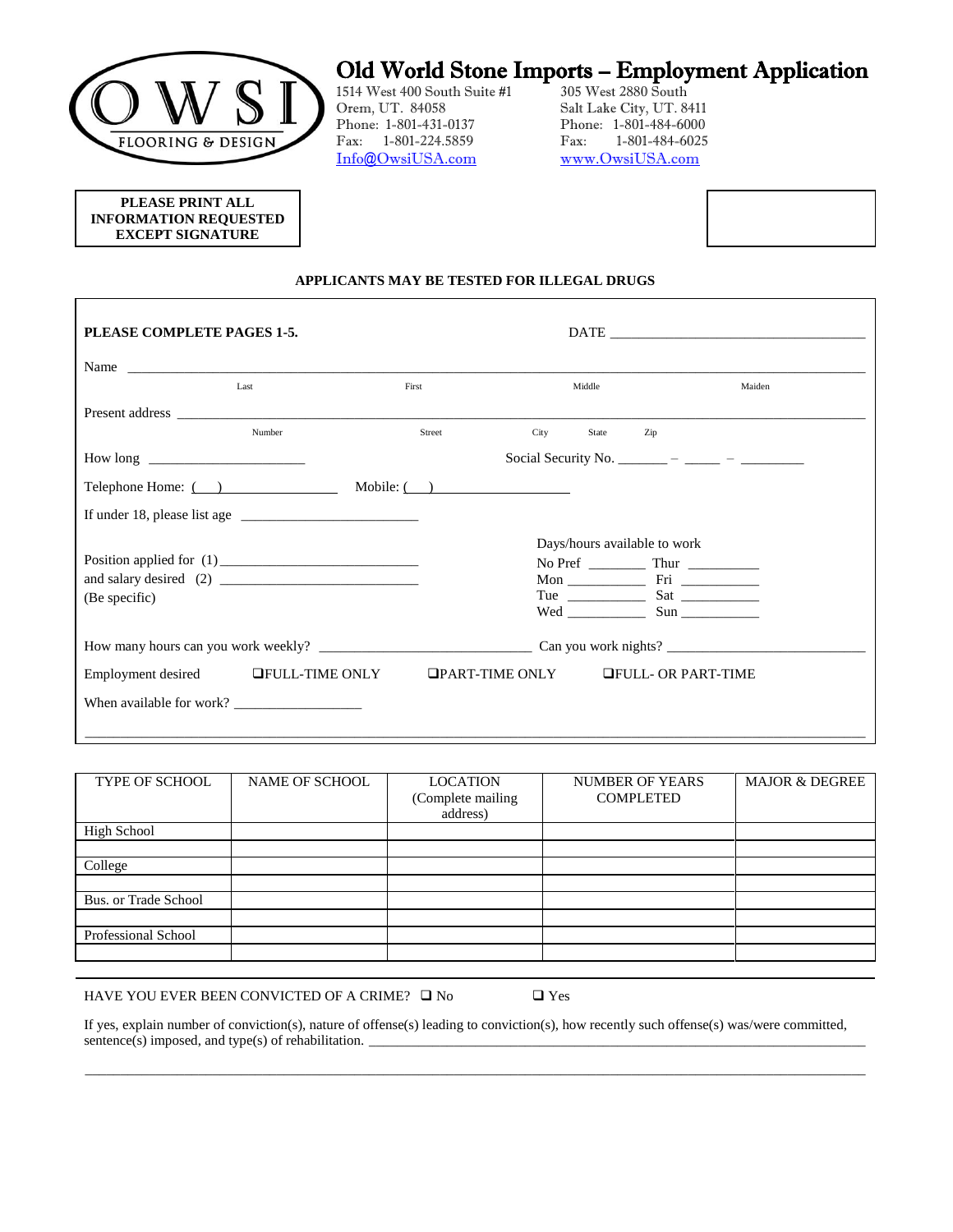|                                                                                                                                                                                                                                                                                                                                                                                                                 | PLEASE PRINT ALL                                        |     |            |            |           |                            |                                                                                                                                                                                                                                                                                       |                                          |            |
|-----------------------------------------------------------------------------------------------------------------------------------------------------------------------------------------------------------------------------------------------------------------------------------------------------------------------------------------------------------------------------------------------------------------|---------------------------------------------------------|-----|------------|------------|-----------|----------------------------|---------------------------------------------------------------------------------------------------------------------------------------------------------------------------------------------------------------------------------------------------------------------------------------|------------------------------------------|------------|
|                                                                                                                                                                                                                                                                                                                                                                                                                 | <b>INFORMATION REQUESTED</b><br><b>EXCEPT SIGNATURE</b> |     |            |            |           |                            |                                                                                                                                                                                                                                                                                       |                                          |            |
| Do you Smoke? $\Box$ Yes $\Box$ No                                                                                                                                                                                                                                                                                                                                                                              |                                                         |     |            |            |           |                            |                                                                                                                                                                                                                                                                                       |                                          |            |
| DO YOU HAVE A DRIVER'S LICENSE?                                                                                                                                                                                                                                                                                                                                                                                 |                                                         |     |            | $\Box$ Yes | $\Box$ No |                            |                                                                                                                                                                                                                                                                                       |                                          |            |
|                                                                                                                                                                                                                                                                                                                                                                                                                 |                                                         |     |            |            |           |                            |                                                                                                                                                                                                                                                                                       |                                          |            |
| Driver's license                                                                                                                                                                                                                                                                                                                                                                                                |                                                         |     |            |            |           |                            | $\Box$ Operator                                                                                                                                                                                                                                                                       | $\Box$ Commercial (CDL) $\Box$ Chauffeur |            |
| Expiration date $\frac{1}{\sqrt{1-\frac{1}{2}}}\left\{ \frac{1}{2}, \frac{1}{2}, \frac{1}{2}, \frac{1}{2}, \frac{1}{2}, \frac{1}{2}, \frac{1}{2}, \frac{1}{2}, \frac{1}{2}, \frac{1}{2}, \frac{1}{2}, \frac{1}{2}, \frac{1}{2}, \frac{1}{2}, \frac{1}{2}, \frac{1}{2}, \frac{1}{2}, \frac{1}{2}, \frac{1}{2}, \frac{1}{2}, \frac{1}{2}, \frac{1}{2}, \frac{1}{2}, \frac{1}{2}, \frac{1}{2}, \frac{1}{2}, \frac$ |                                                         |     |            |            |           |                            |                                                                                                                                                                                                                                                                                       |                                          |            |
| Have you had any accidents during the past three years?                                                                                                                                                                                                                                                                                                                                                         |                                                         |     |            |            |           |                            |                                                                                                                                                                                                                                                                                       |                                          |            |
| Have you had any moving violations during the past three years?                                                                                                                                                                                                                                                                                                                                                 |                                                         |     |            |            |           |                            |                                                                                                                                                                                                                                                                                       |                                          |            |
|                                                                                                                                                                                                                                                                                                                                                                                                                 |                                                         |     |            |            |           | <b>Please Confirm</b>      |                                                                                                                                                                                                                                                                                       |                                          |            |
| Typing                                                                                                                                                                                                                                                                                                                                                                                                          | $\Box$ Yes<br>$\square$ No                              |     | <b>WPM</b> |            | $10$ -key | $\Box$ Yes<br>$\square$ No | Word<br>Processing                                                                                                                                                                                                                                                                    | $\Box$ Yes<br>$\Box$ No                  | <b>WPM</b> |
| Personal                                                                                                                                                                                                                                                                                                                                                                                                        | $\Box$ Yes                                              | PC  | $\Box$     |            |           |                            |                                                                                                                                                                                                                                                                                       |                                          |            |
| Computer                                                                                                                                                                                                                                                                                                                                                                                                        | $\Box$ No                                               | Mac | $\Box$     |            |           |                            |                                                                                                                                                                                                                                                                                       |                                          |            |
|                                                                                                                                                                                                                                                                                                                                                                                                                 |                                                         |     |            |            |           |                            |                                                                                                                                                                                                                                                                                       |                                          |            |
| Please list two references other than relatives or previous employers.                                                                                                                                                                                                                                                                                                                                          |                                                         |     |            |            |           |                            |                                                                                                                                                                                                                                                                                       |                                          |            |
|                                                                                                                                                                                                                                                                                                                                                                                                                 |                                                         |     |            |            |           |                            |                                                                                                                                                                                                                                                                                       |                                          |            |
| Position and the contract of the contract of the contract of the contract of the contract of the contract of the contract of the contract of the contract of the contract of the contract of the contract of the contract of t                                                                                                                                                                                  |                                                         |     |            |            |           |                            | Position Position                                                                                                                                                                                                                                                                     |                                          |            |
|                                                                                                                                                                                                                                                                                                                                                                                                                 |                                                         |     |            |            |           |                            |                                                                                                                                                                                                                                                                                       |                                          |            |
|                                                                                                                                                                                                                                                                                                                                                                                                                 |                                                         |     |            |            |           |                            | Address and the state of the state of the state of the state of the state of the state of the state of the state of the state of the state of the state of the state of the state of the state of the state of the state of th                                                        |                                          |            |
|                                                                                                                                                                                                                                                                                                                                                                                                                 |                                                         |     |            |            |           |                            |                                                                                                                                                                                                                                                                                       |                                          |            |
| $\text{Telephone}$ $\qquad \qquad$                                                                                                                                                                                                                                                                                                                                                                              |                                                         |     |            |            |           |                            | $\text{Telephone} \quad \text{---}$                                                                                                                                                                                                                                                   |                                          |            |
|                                                                                                                                                                                                                                                                                                                                                                                                                 |                                                         |     |            |            |           |                            |                                                                                                                                                                                                                                                                                       |                                          |            |
|                                                                                                                                                                                                                                                                                                                                                                                                                 |                                                         |     |            |            |           |                            | An application form sometimes makes it difficult for an individual to adequately summarize a complete background. Use the space below<br>to summarize any additional information necessary to describe your full qualifications for the specific position for which you are applying. |                                          |            |
|                                                                                                                                                                                                                                                                                                                                                                                                                 |                                                         |     |            |            |           |                            |                                                                                                                                                                                                                                                                                       |                                          |            |
|                                                                                                                                                                                                                                                                                                                                                                                                                 |                                                         |     |            |            |           |                            |                                                                                                                                                                                                                                                                                       |                                          |            |
|                                                                                                                                                                                                                                                                                                                                                                                                                 |                                                         |     |            |            |           |                            |                                                                                                                                                                                                                                                                                       |                                          |            |
|                                                                                                                                                                                                                                                                                                                                                                                                                 |                                                         |     |            |            |           |                            |                                                                                                                                                                                                                                                                                       |                                          |            |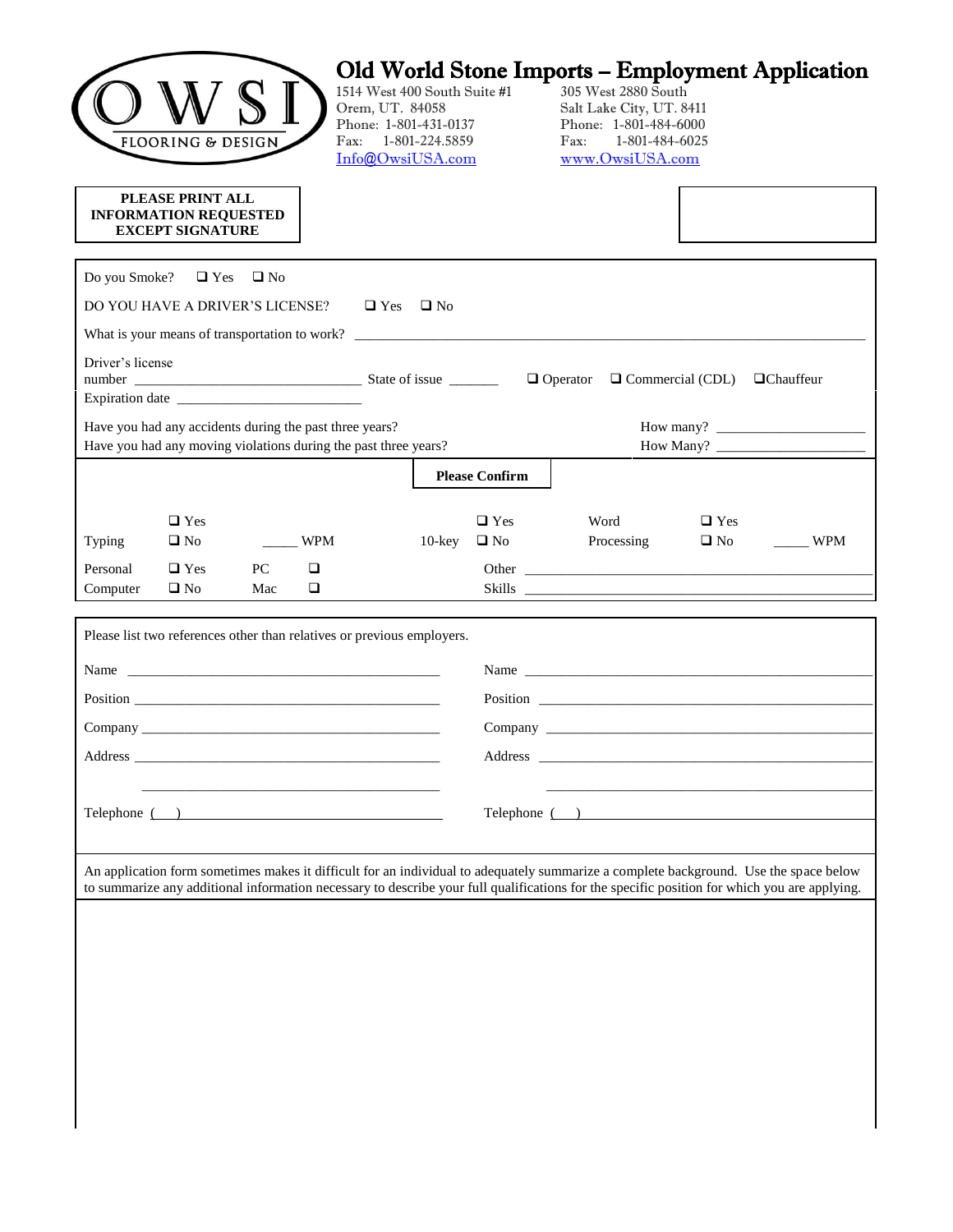| 1514 West 400 South Suite #1<br>S <sub>1</sub><br>Orem, UT. 84058<br>Phone: 1-801-431-0137<br>Fax: 1-801-224.5859<br><b>FLOORING &amp; DESIGN</b><br>Info@OwsiUSA.com                                                       | Old World Stone Imports - Employment Application<br>Fax: | 305 West 2880 South<br>Salt Lake City, UT. 8411<br>Phone: 1-801-484-6000<br>1-801-484-6025<br>www.OwsiUSA.com |               |
|-----------------------------------------------------------------------------------------------------------------------------------------------------------------------------------------------------------------------------|----------------------------------------------------------|---------------------------------------------------------------------------------------------------------------|---------------|
| PLEASE PRINT ALL<br><b>INFORMATION REQUESTED</b><br><b>EXCEPT SIGNATURE</b>                                                                                                                                                 |                                                          |                                                                                                               |               |
|                                                                                                                                                                                                                             | <b>APPLICATION FOR EMPLOYMENT</b>                        |                                                                                                               |               |
|                                                                                                                                                                                                                             | <b>MILITARY</b>                                          |                                                                                                               |               |
| HAVE YOU EVER BEEN IN THE ARMED FORCES?                                                                                                                                                                                     | $\square$ No<br>$\Box$ Yes                               |                                                                                                               |               |
| ARE YOU NOW A MEMBER OF THE NATIONAL GUARD?                                                                                                                                                                                 | $\Box$ Yes                                               | $\Box$ No                                                                                                     |               |
|                                                                                                                                                                                                                             |                                                          | Discharge Date                                                                                                |               |
| Work<br>Please list your work experience for the <b>past five years</b> beginning with your most recent job held.<br>If you were self-employed, give firm name. Attach additional sheets if necessary.<br><b>Experience</b> |                                                          |                                                                                                               |               |
|                                                                                                                                                                                                                             |                                                          |                                                                                                               |               |
| Name of employer<br>Address                                                                                                                                                                                                 | Name of last<br>supervisor                               | Employment dates                                                                                              | Pay or salary |
| City, State, Zip Code<br>Phone number                                                                                                                                                                                       |                                                          | From                                                                                                          | <b>Start</b>  |
|                                                                                                                                                                                                                             |                                                          | To                                                                                                            | Final         |
|                                                                                                                                                                                                                             | Your last job title                                      |                                                                                                               |               |
| Reason for leaving (be specific)                                                                                                                                                                                            |                                                          |                                                                                                               |               |
| List the jobs you held, duties performed, skills used or learned, advancements or promotions while you worked at this company.                                                                                              |                                                          |                                                                                                               |               |
| Name of employer<br>Address                                                                                                                                                                                                 | Name of last<br>supervisor                               | Employment dates                                                                                              | Pay or salary |
| City, State, Zip Code<br>Phone number                                                                                                                                                                                       |                                                          | From                                                                                                          | <b>Start</b>  |
|                                                                                                                                                                                                                             |                                                          | To                                                                                                            | Final         |
|                                                                                                                                                                                                                             | Your Last Job Title                                      |                                                                                                               |               |
| Reason for leaving (be specific)                                                                                                                                                                                            |                                                          |                                                                                                               |               |
| List the jobs you held, duties performed, skills used or learned, advancements or promotions while you worked at this company.                                                                                              |                                                          |                                                                                                               |               |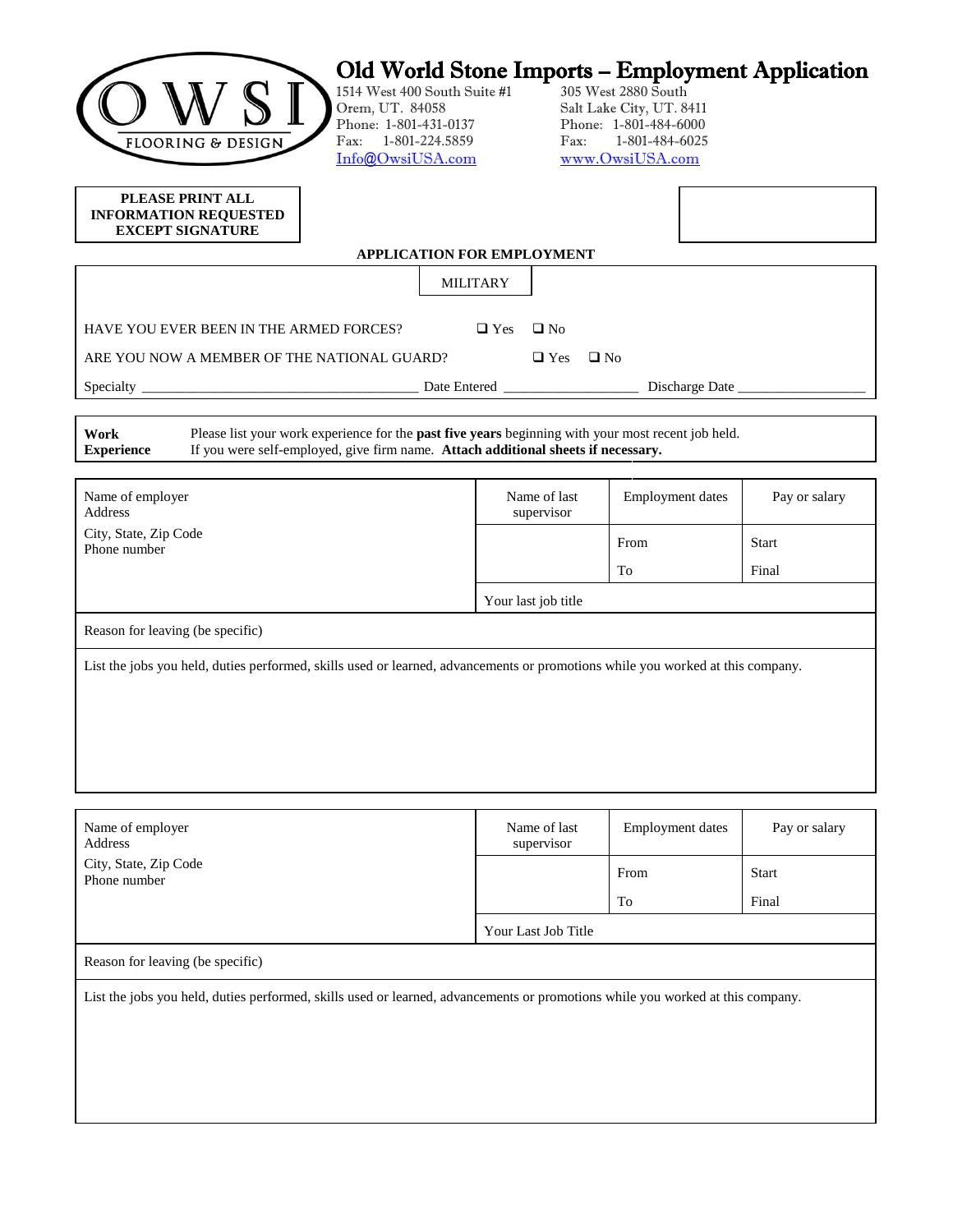

# Old World Stone Imports – Employment Application

Orem, UT. 84058 Salt Lake City, UT. 8411<br>Phone: 1-801-431-0137 Phone: 1-801-484-6000 Fax: 1-801-224.5859 Fax: 1-801-484-6025 [Info@OwsiUSA.com](mailto:Info@OwsiUSA.com) [www.OwsiUSA.com](http://www.owsiusa.com/)

1514 West 400 South Suite #1 305 West 2880 South Phone: 1-801-484-6000

| <b>PLEASE PRINT ALL</b>      |
|------------------------------|
| <b>INFORMATION REQUESTED</b> |
| <b>EXCEPT SIGNATURE</b>      |

#### **APPLICATION FOR EMPLOYMENT**

**Work experience** Please list your work experience for the **past five years** beginning with your most recent job held. If you were self-employed, give firm name. **Attach additional sheets if necessary.**

| Name of employer<br>Address                                                                                                    | Name of last<br>supervisor | <b>Employment dates</b> | Pay or salary |
|--------------------------------------------------------------------------------------------------------------------------------|----------------------------|-------------------------|---------------|
| City, State, Zip Code<br>Phone number                                                                                          |                            | From                    | Start         |
|                                                                                                                                |                            | To                      | Final         |
|                                                                                                                                | Your last job title        |                         |               |
| Reason for leaving (be specific)                                                                                               |                            |                         |               |
| List the jobs you held, duties performed, skills used or learned, advancements or promotions while you worked at this company. |                            |                         |               |

| Name of employer<br>Address                                                                                                    | Name of last<br>supervisor | Employment dates | Pay or salary |  |  |
|--------------------------------------------------------------------------------------------------------------------------------|----------------------------|------------------|---------------|--|--|
| City, State, Zip Code<br>Phone number                                                                                          |                            | From             | Start         |  |  |
|                                                                                                                                |                            | To               | Final         |  |  |
|                                                                                                                                | Your last job title        |                  |               |  |  |
| Reason for leaving (be specific)                                                                                               |                            |                  |               |  |  |
| List the jobs you held, duties performed, skills used or learned, advancements or promotions while you worked at this company. |                            |                  |               |  |  |

| May we contact your present employer?      | $\Box$ Yes $\Box$ No |  |
|--------------------------------------------|----------------------|--|
| Did you complete this application yourself | $\Box$ Yes $\Box$ No |  |
| If not, who did?                           |                      |  |